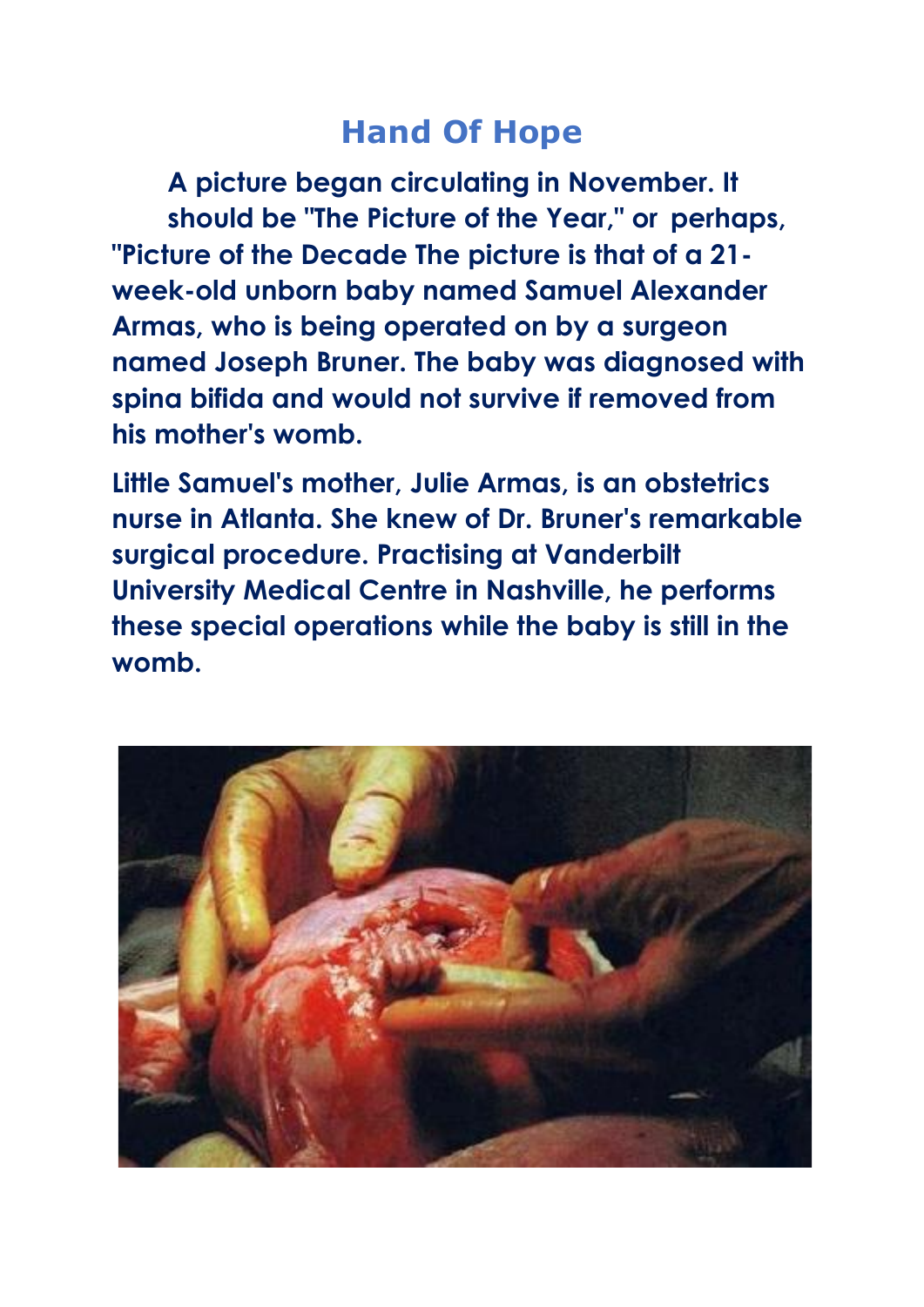**In the picture, Samuel's hand looked like that of any newborn baby -- "except it was a much smaller baby. It was what people wouldn't consider viable." At 21 weeks, a foetus cannot yet survive outside the womb, but its organs are completely formed and "it looks like a tiny human," says Dr. Bruner.**

**During the procedure, the doctor removes the uterus via C-section and makes a small incision to operate on the baby. As Dr. Bruner completed the surgery on Samuel, the little guy reached his tiny, but fully developed hand through the incision and firmly grasped the surgeon's finger.**

**Dr. Bruner was reported as saying that when his finger was grasped, it was the most emotional moment of his life, and that for an instant during the procedure he was just frozen, totally immobile. The photograph captures this amazing event with perfect clarity**

**Although just barely bigger than his 5-pound, 11 ounce birthweight, Samuel had started physiotherapy for his legs. His parents were much comforted when a specialist examined him days after his birth and pronounced, without prompting, that their boy would walk.**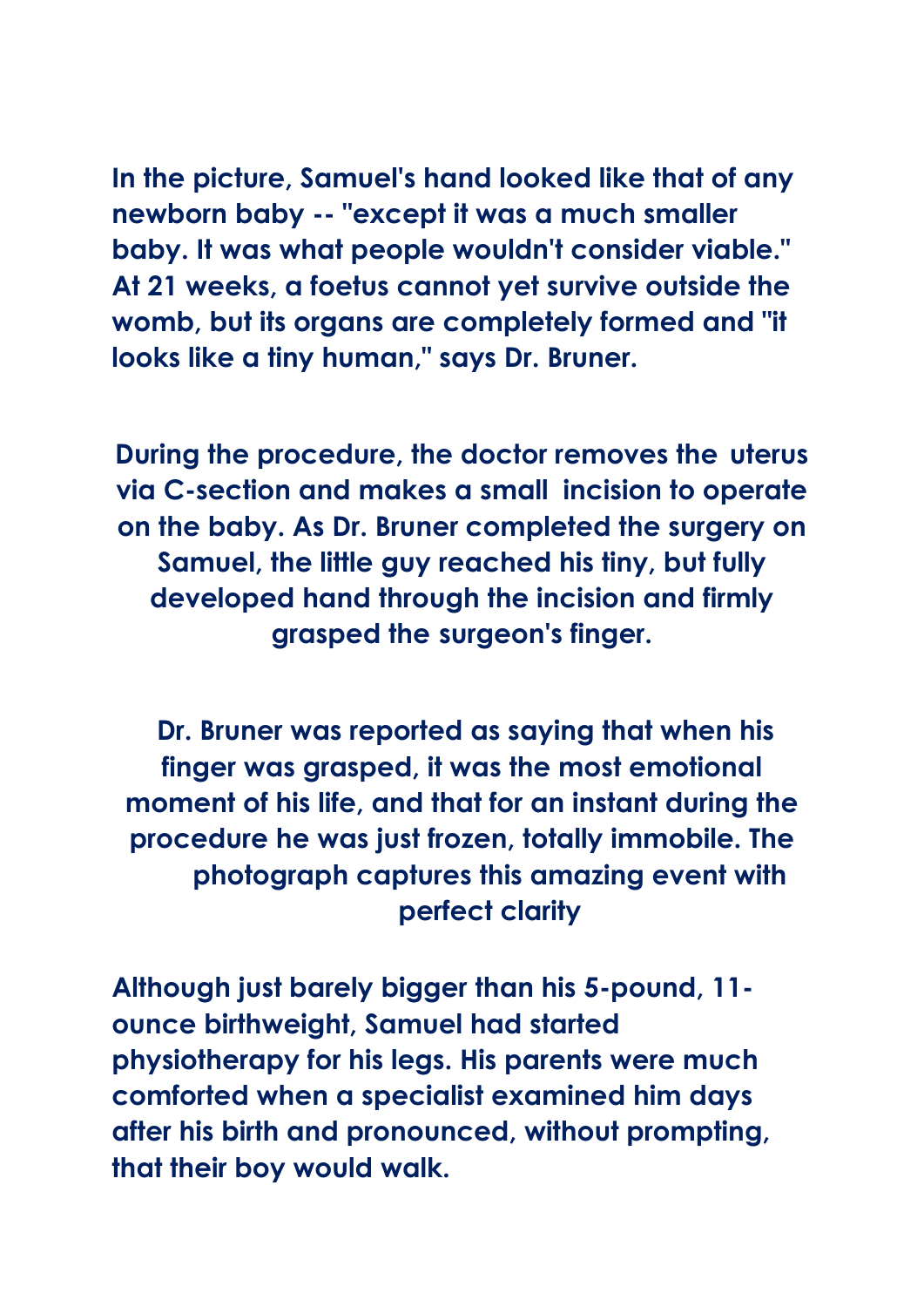

**He is now 20 years old. His name is Samuel Alexander Armas is the child shown in a famous photograph by Michael Clancy, dubbed the Hand of Hope.**

**For Samuel, the debate is irrelevant. The 16-year-old is more interested in maintaining his grades in the gifted program at Alexander High School, winning his next**